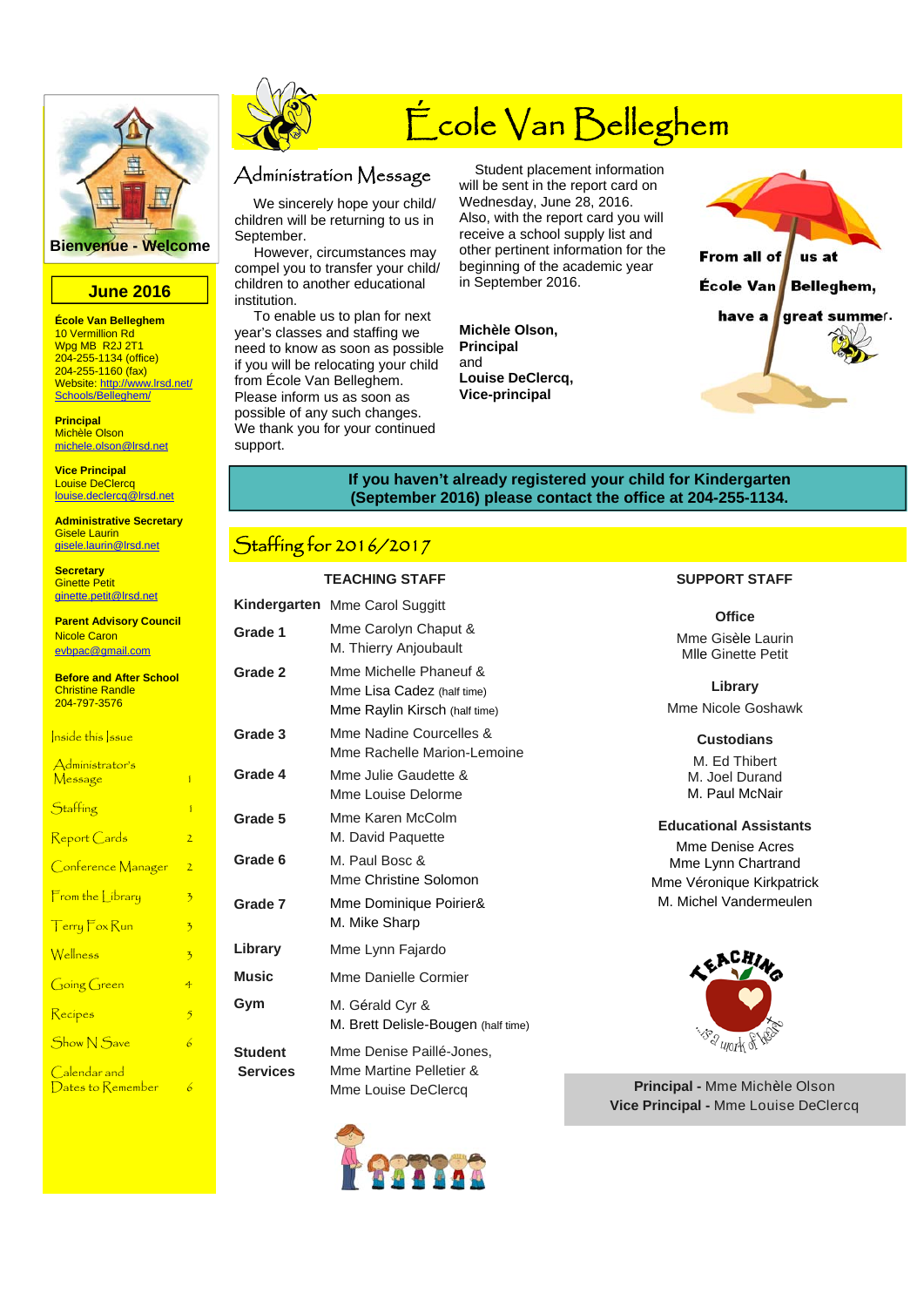### From the Office

 The Administration of École Van Belleghem reserves the right to place Kindergarten students in the morning **or** afternoon class.

 We base ourselves on School Division Transportation guidelines and the need for balanced classes.

Thank you for your understanding in this matter.

### Opening Day Conferences

 The school office will re-open Tuesday, August 23, 2016. You may also book your opening day conferences to meet your child's teacher through The Conference Manager on this day starting at 9:00 a.m.

 If you have any questions, or need assistance, please contact the school office at 255-1134.

 We will be commencing the upcoming school year by asking parents to schedule the initial parent-meeting online.

 To make the booking process as easy as possible our school has implemented a new web-based scheduling application - *École Van Belleghem* *Conference Manager System*. This application will allow you, as a parent, to use the Internet to check your child's new homeroom teacher's conference schedules and then book an appointment quickly and easily over the Internet.

 You can find online help to create an account at: http://www.schoolsoft.ca or,

### **REPORT CARDS**

 All Kindergarten to Grade 6 students will receive their report cards on Tuesday, June 28, 2016.

 If you are leaving early for holidays and your child will not be here to pick up his/ her report card, you may choose one of the following options:

> **1.** *Go to our school's website homepage* http://www.lrsd.net/

*2. Click the Conference Manager button at the bottom of the page.* 

**Q**<br>Contarancement

 **3.** *Register for a parent account by clicking the REGISTER NOW button - You will only need to do this once. Although parents can register anytime, the booking of conferences can only begin at the date and time displayed on the log in screen. (August 23 to Sept 5,* 

schools/ belleghem

> Button located on the bottom of page

*2016)* 



- **1)** Send us a self-addressed, stamped (3 stamps) 9 X 12 envelope and we will mail it to you;
- **2)** Have the school hold the report card until school reopens in late August; or,
- **3)** Send a letter to the school giving written permission for us to release your child's report card to a person other than your self.

#### **\* When the Conference Manager System is open for bookings; simply log in, click the BOOK NOW button and follow the prompts.**

 *If you have more than one child in the school, select the homeroom teacher for each child by placing a checkmark beside each teacher's name. This will make it easier for you to coordinate your schedule.* 

 *If you have a child in Kindergarten as well as a child in Grade 1-6, you will need to repeat this step twice as you will not be able to see the Kindergarten teacher at the same time as the other teachers.* 

 **When finished booking, click the log off button located at the top right of the browser window.** *Your booking confirmation will be sent via email. You will have the opportunity to provide feedback regarding the use of the Conference Manager to the school administration through a user survey before completely exiting.*

## Kindergarten Celebration of Learning Lost and Found

 On the evening of Monday, June 27, 2016, at 6:30 p.m., we will be hosting a *"Celebration of Learning"*with both Kindergarten classes. Mme Suggitt has sent information to the parents regarding this event.

 There will also be a year end **assembly** in the gym for the students Thursday, June 30 in the morning. All students will be invited to meet their new teachers during our "bump-up" day held Wednesday, June 29th at 9:00 a.m.



The school office will be closed at 2:00 p.m. Thursday, June 30, 2016

and will remain closed for the summer.

EN T

 We will re-open Tuesday, August 23, 2016

All Lost & Found items will be donated to charity on June 30, 2016.

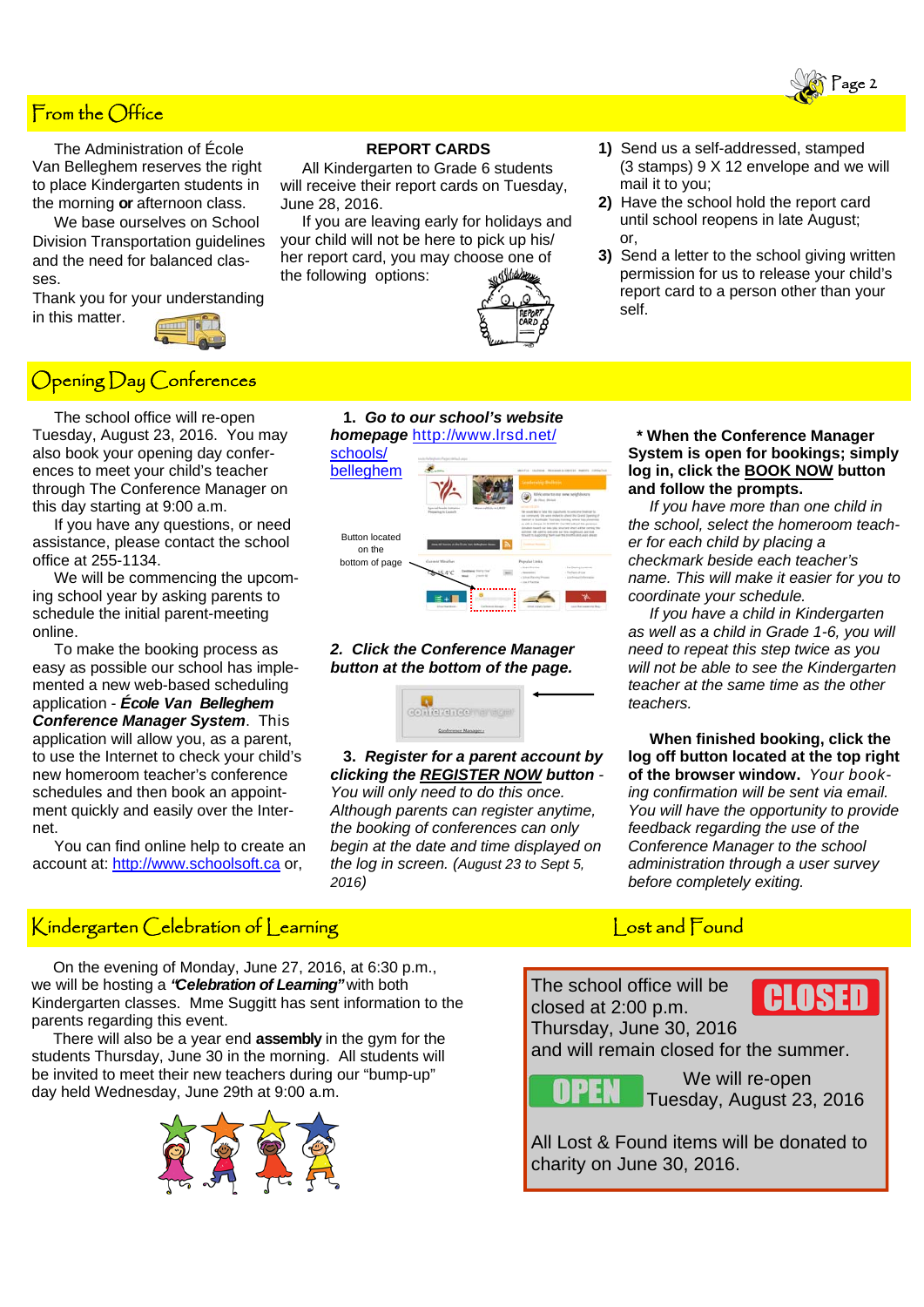

Summer is a great time for reading! Reading on trips, at the beach or on the swing outside. The Winnipeg Public Library has a TD Summer Reading Club which is free to join. The club will run from June 25th<sup>rd</sup> until August 19<sup>th</sup>, 2016. Children will receive a free activity book, reading log and stickers.



Have you considered digital books? Not only does the public library have a vast array of digital books that you can put on almost any device, so does the Louis Riel School Division. LRSD has a digital library available to students from Grade 5 to Grade 12. Students do need to get their library card number and pin while they are at school and then they can download books anytime with this information. For iPods, iPhones, iPads, etc., the app is a free download called Overdrive or visit http://media.lrsd.net. It is wonderful to always have a book on

hand! You can also contact Lynn Fajardo (**lynn.fajardo@lrsd.net**) for more information or assistance with using the LRSD digital library.

The last library day will be June 21st. Please ensure all library books are returned by June 21<sup>st</sup>. The library will then be closed for inventory. Have a wonderful summer! **Lynn Fajardo and Nicole Goshawk**



Page 3

The Louis Riel School Division and Teachers' Association Terry Fox Community Walk and BBQ

**Friday, September 30th, 2016**  LRSD Board Office, 900 St. Mary's Road

**Entertainment and BBQ at 6:00 PM**  Face Painting · Music · Crafts · Games *Walk/Run Begins at 7:00 PM* 

Donations for the Terry Fox Foundation will be accepted on site.

For further information, contact: The Louis Riel Teachers' Association - 204-929-5782





<sup>A</sup>DREAM AS **BIG** AS OUR COUNTRY



### Health and Wellness

Incorporating exercise and movement throughout the day makes students less fidgety and more focused on learning. Improving on-task behavior and reducing classroom management challenges are among the most obvious benefits of adding physical activities to your teaching toolkit. As research continues to explore how exercise facilitates the brain's readiness and ability to learn and retain information, we recommend several strategies to use with students and to boost teachers' body and brain health. Source: http://www.edutopia.org/blog/move-body-grow-brain-donna-wilson

Stretch your legs: Stand up straight and bend over to get a good stretch in the back of your legs. To make it fun see if any of you can touch your toes.

Do some body twists: Stand up straight and twist the upper part of your body slowly side to side. You can get a good stretch in your sides this way.

Hula hoop contest: Have some fun with your friends and family and see who can hula hoop the longest. Switch it up and do some tricks like jump roping with the hula hoop

Brain Power: Physical activity improves oxygen flow to the brain, which provides the energy to think, focus, and make good decisions. New research shows exercise helps keep our brains sharp as we age!

Eating plenty of fruits, vegetables and whole grains will ensure that your brain is getting the right nutrients, which are the tools it needs to work its best.

Getting plenty of sleep gives your brain time to relax and gain the energy it needs to take on the next day.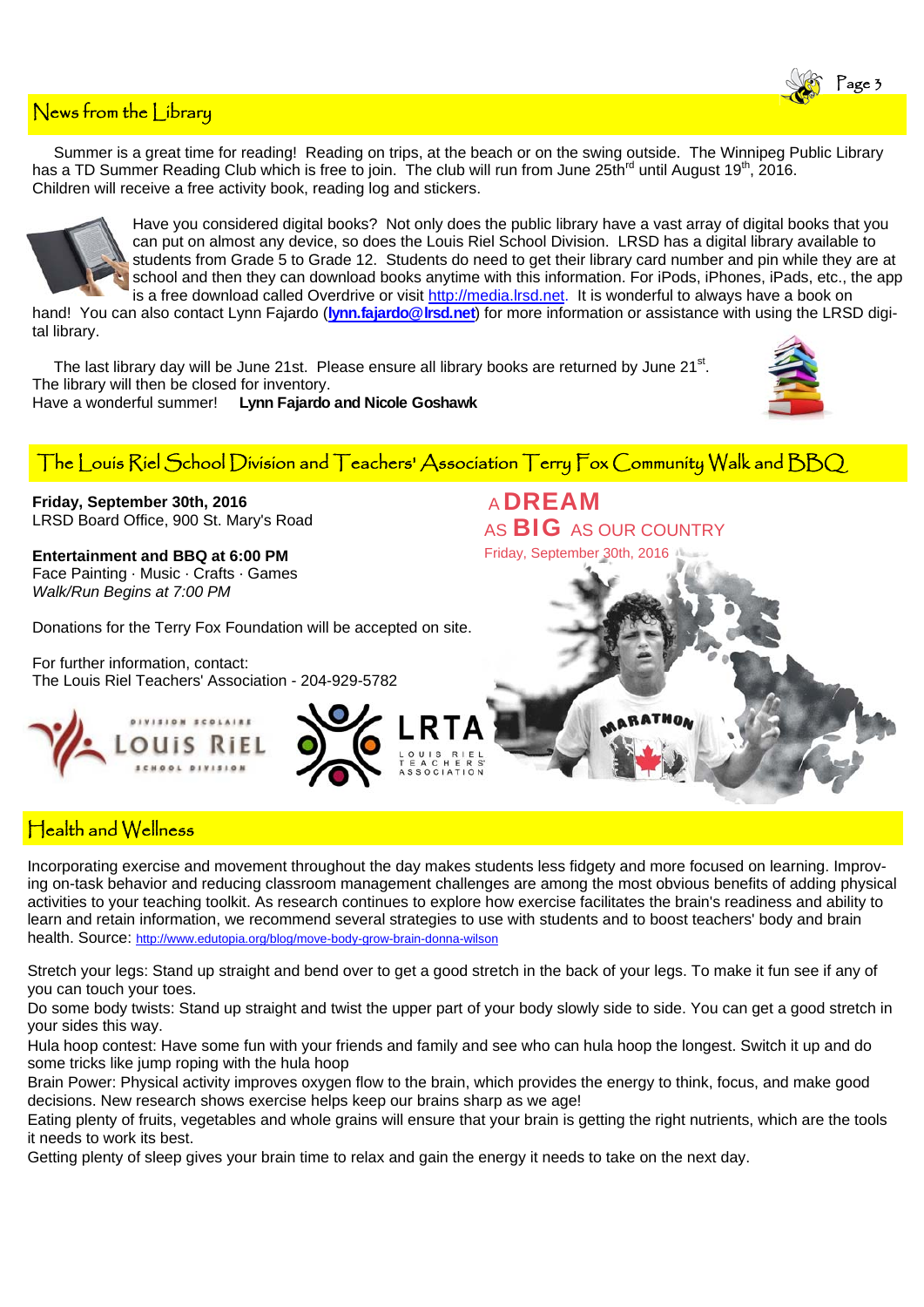### Going Green this Summer

How can we show gratitude to our planet? See a piece of trash? Pick it up and throw it away. Your children will follow your example and do the same. This is the perfect day to teach the little ones the 3 R's: Reduce, Reuse, and Recycle. Reduce waste, reuse things when you can, and recycle as much as possible! Need more ideas?

#### Read on!

- Explain to kids the difference between natural vs. overly processed foods

- Teach them how to reduce food waste and save \$\$\$!

- Teach them how natural foods are better for the planet and for their bodies

- Take one step everyday to go greener.

#### *5 simple steps to going greener.*

#### **1. Eat more plants!**

Fruits, vegetables, whole grains, legumes, and lentils all stem from the ground and require much less energy to produce than meats. This is great for the Earth, since eating these plant-based foods helps reduce the production of greenhouse gases (i.e. carbon dioxide, nitrous oxide, methane, etc.), which does not fare well for the Earth's environment or our bodies.

- Try making one dinner per week meat free.

- Start with kid-friendly tacos! Replace the meat with beans and bring on the veggies and whole grain tortillas!

- Add veggies or beans to soups,

casseroles and pasta sauces.

- Focus on whole grains, fruits, and vegetables at meal times and treat meat as the side.

#### **2. Buy locally!**

Shopping from your local farmer decreases your foods' travel time and chemical coatings, such as pesticides and *i* insecticides. Additionally,

your local farmer is likely to use sustainable, Earth-friendly farming methods. In the end, you get fresher food packed with more nutrients and the Earth is spared chemicals and waste-a win-win situation.

Start by making the farmer's market a fun family outing!

- Choose locally grown foods at your grocery store.

#### **3. Plant a Garden!**

There is nothing more eco-friendly than cooking food straight from your own soil.

Plus, you will know that your produce is chemical free, home grown and required no fuel to arrive in your kitchen.

- If you don't have any space for a garden, buy small pots, good soil, and plant your favorite herbs! Say, If you don't have any space for a garden, buy small pots, good soil, and

plant your favorite herbs! Say, "Hello herbs!" and "goodbye salt!



,<br>age 4

#### **4. Eat What Is In Season!**

Not only are seasonal items easier on your budget, but they are better for our planet-simply because they have trekked less mileage to make it inside your reusable, Earth-pleasing grocery bag. If you're having trouble deciphering what foods are in season, take a look at the produce being showcased in your produce section. It's likely in season.

#### **5. Go Organic!**

Buying organic foods reduces the amount of chemicals used to grow food, which make Mother Nature happy. However, buying all organic foods may not be so kind on your budget. When you can, opt for organic. But, if you would like to stick to the "organic basics" try and buy organic versions of the most pesticide-ridden produce-aka the "dirty dozen." The dirty dozen includes: (starting with the worst): peaches, apples, bell peppers, celery, nectarines, strawberries, cherries, lettuce, imported grapes, pears, spinach, and potatoes.

Encourage your child to fix his or her own healthy snack. You'll build independence and teach kitchen skills. Best of all, children are more likely to eat things they have made themselves.

**Idea:** Have your child roll a peeled banana first in lowstrawberry yogurt, then in granola. Or have your child chose fruits to blend with yogurt for a smoothie.



Washing hands before eating helps keep kids from getting sick.

Teach your youngster to rub his or her hands all over with soap and warm water for at least 20 seconds...count to 20 or sing the alphabet. Make sure they rinse and dry their hands also.



#### **Three Fun Ways to get Kids Cooking in the Kitchen**

1. Give kids a free rein in creativity. That means open the pantry and open the fridge – and tell them "Create your own recipe for *whatever you want to eat*."

2. Stage a kids' cooking show. Let the kids watch a couple episodes of Food Network's Kids Baking Championship or Rachel Ray's Kids Cook Off. And then hand them a recipe for a simple entree and a smart phone (or old digital camera with a video function – which is what I did). And they will have dinner on the table in no time awhile.



3. Meal plan with kids. The meal may not be balanced the first time, but give them creative license.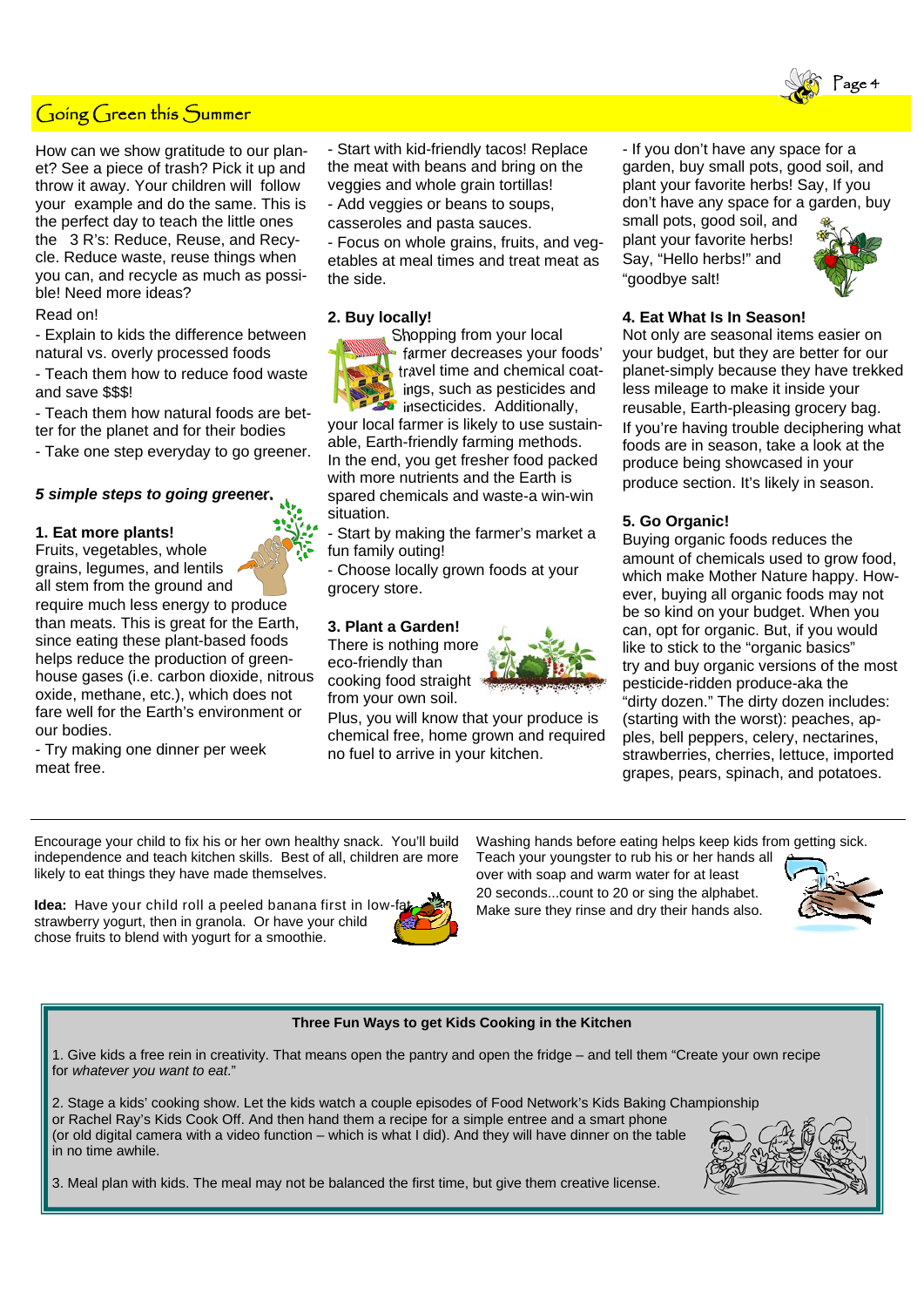### Breakfast

#### **Fresh Fruit Breakfast Parfait** (4 servings)

- 1 Cup Plain Yogurt
- 1 Cup loose Granola
- 2 Tablespoons Honey

2 Cups Fresh Berries (raspberries /blueberries) 2 Kiwis (optional) Whipped Cream

#### **Directions:**

Layer all ingredients in a see through glass or bowl. Top with whipped cream and a fresh mint leaf.

*Note: Any fresh fruit will work for this recipe*.

#### **Omelettes In A Bag** (1 serving)

#### 2 large eggs

1 Tablespoon of grated cheese

1 Tablespoon or so of any other ingredient you like in your omelette (like onion or cooked bacon) - optional 1 small Ziploc freezer bag

#### **Directions:**

Crack eggs right into the small Ziploc FREEZER bag. Add the cheese and any optional ingredients you like. Seal the bag, squish the ingredients to mix. "Burp" the air out.

Bring a medium-sized pan of water to a heavy boil. Drop Ziploc baggie into the boiling water. Boil for 6 minutes. Carefully, remove baggie from the water. pen the bag and roll the omelette onto a plate.

### Fast Food & Healthier Choices

Monday is soccer practice. Tuesday you work late. Wednesday is Brownies and Thursday is Boy Scouts. If your schedule looks anything like this, your family probably eats a lot of fast food. Here are ways to make those meals healthier.



**Ask for substitutes.** Most children love the packaged kid's meal because it comes in a special bag and has a toy. In many places, you can replace the less healthy items; carrots instead of french fries, an apple rather than potato chips and fat-free milk for the soda. Your child will be happy with the package, and you'll know they're eating better.

**Add vegetables.** Encourage your youngster to offer a salad with low-fat dressing. You can ask for lettuce and tomatoes on the sandwich. Try offering black or pinto beans with a taco or

burrito and consider sides like corn on the cob or coleslaw. Putting vegetables in the meal means more vitamins for your child.

**Make good choices.** Guide your child toward grilled chicken or baked fish sandwiches and away from the fried versions. Suggest salsa and mustard (hold the mayonnaise and butter). Your youngster can opt for low-fat cheese on burgers and burritos. Don't let them super-size it - small and regular-size portions are enough. You'll help your child build a healthy habit that will stay with them for a lifetime.

## Healthy After School Snacks

#### **FRUIT KEBOBS**

1 1/2 cups (12 ounces) block-style light cream cheese

- 1 (6-ounce) carton key lime pie light yogurt
- 1 teaspoon grated lime rind
- 3 tablespoons powdered sugar
- 2 cups strawberries
- 1 cup seedless red grapes
- 2 kiwi fruit, peeled and cut into wedges
- 1 cup pineapple chunks (about 12 chunks) *12 (6-inch) wooden skewers*

*Combine first four ingredients until well blended. Chill while preparing fruit kebobs. Thread fruit alternately onto each wooden skewer. Serve with dip.* 

#### **CHEWIE OAT SQUARES**  *Preheat oven to 325°.*

Cooking Spray

- 1/4 cup apple juice
- 6 whole pitted dates, coarsely chopped
- 5 tablespoons unsalted butter
- 1/2 cup golden corn syrup
- 1/8 teaspoon kosher salt
- 2 cups old-fashioned rolled oats
- 1/2 cup dried cherries, chopped
- 1/2 cup semisweet chocolate chips
- 1/4 cup sesame seeds, toasted

1. Line a 9-inch square metal baking pan with parchment paper; coat with cooking spray. Place juice and dates in a food processor; pulse until dates are finely chopped.

2. Melt butter in a medium saucepan over medium heat. Stir in date mixture, syrup, and salt. Remove date mixture from heat. Cool 5 minutes. Stir in oats, cherries, chocolate, and sesame seeds. Spoon oat mixture into prepared pan. Using wet hands, carefully press the mixture into the corners of the pan.

3. Bake at 325° for 30 minutes or until golden brown. Cool 10 minutes. Place pan in refrigerator; cool 20 minutes. Invert oat mixture onto cutting board; cut into 16 squares.